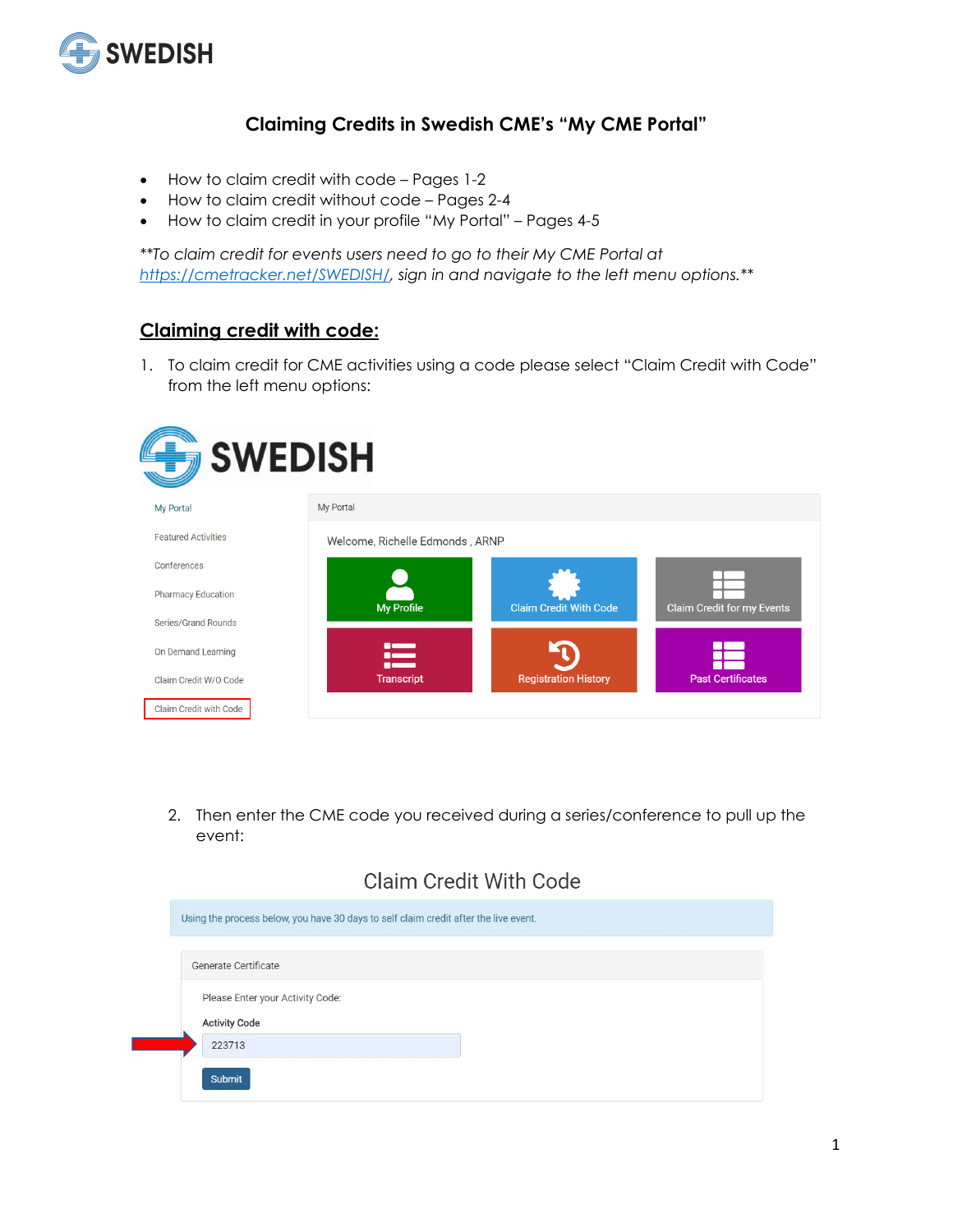

- 3. Once you click "submit" the page will direct you to an online evaluation. After the evaluation is complete, you may be prompted to enter the amount of credit earned to receive your credit/certificate.
	- Physicians should claim only the credit commensurate with the extent of their participation in the activity, and should claim credit in 15 minute or 0.25 credit increments.
- 4. Your certificate will populate once you complete the evaluation. This will be recorded in your CME profile – "My Portal".

| Certificate                                                                                                                                                                |
|----------------------------------------------------------------------------------------------------------------------------------------------------------------------------|
| Thank you for participating in an educational activity for at Swedish Medical Center.<br>Print Certificate                                                                 |
|                                                                                                                                                                            |
| CONTINUING MEDICAL EDUCATION                                                                                                                                               |
| Certificate of Attendance                                                                                                                                                  |
| Swedish Medical Center certifies that<br>Richelle Edmonds, ARNP<br>has participated in the live activity<br><b>Swedish COVID-19 Town Hall Meeting</b><br>December 09, 2020 |

#### **Claiming Credit without Code:**

1. To claim credit for CME activities without using a code please select "Claim Credit without Code" from the left menu options:



### Certificate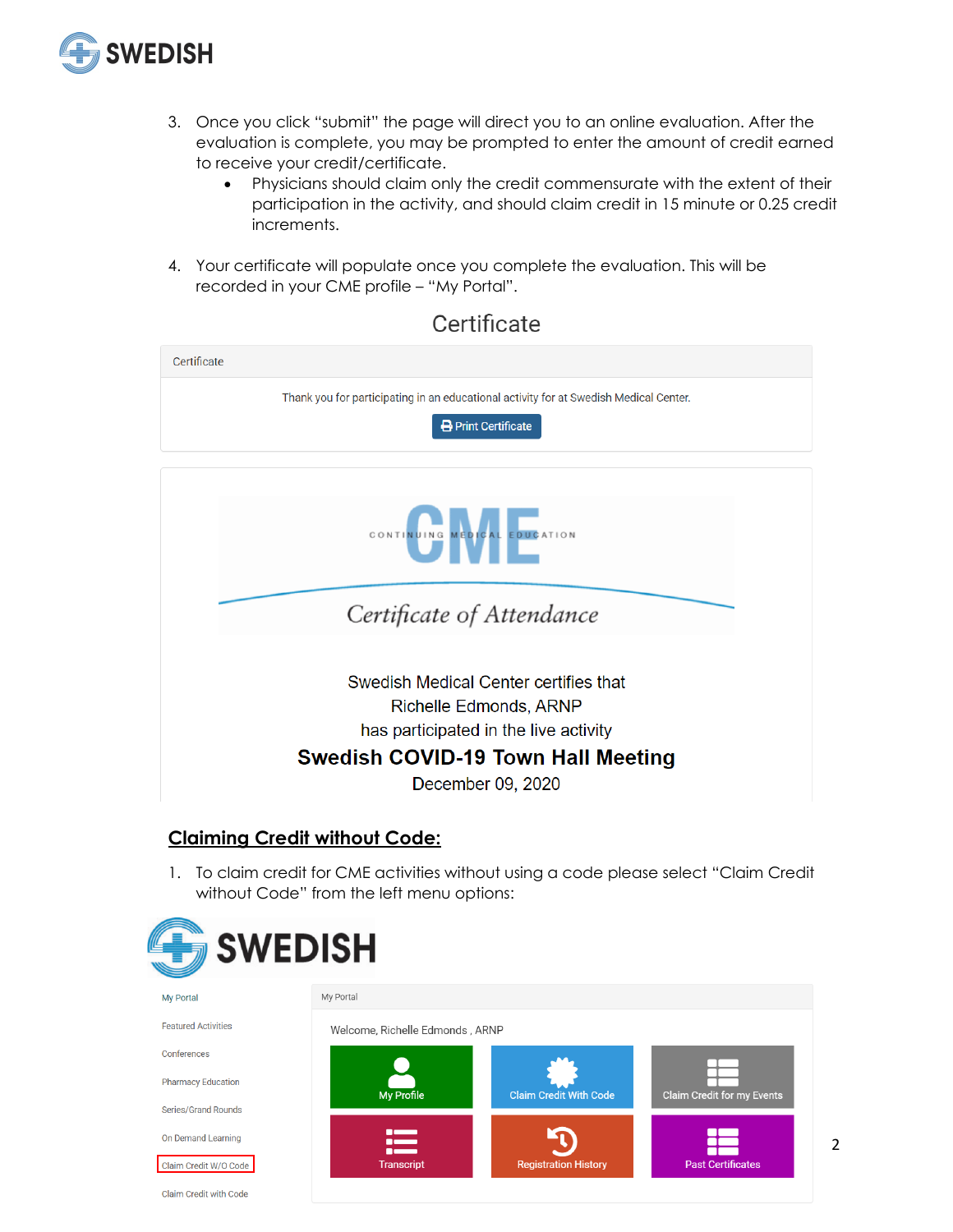

2. Search CME activities below to claim credit without a code or to find past events. Click the "claim credit" button to start the credit claiming process.

# Claim Credit With Out Code If you lost your CME code or need to find a past event please search the listing below to claim your credit. Using the process below, you have 30 days to self claim credit after the live event. Please claim only the credit commensurate with the extent of your participation in the activity. **Filter Activities**  $12/3$ Swedish COVID-19 Town Hall Meeting Event Date: December 03, 2020 Begin Time: 12:00 PM End Time: 1:00 PM Claim Credit  $\checkmark$ More Information i

3. The page will generate the CME code. Once you click "submit" the page will direct you to an online evaluation. After the evaluation is complete, you may be prompted to enter the amount of credit earned to receive your credit/certificate.

• Physicians should claim only the credit commensurate with the extent of their participation in the activity, and should claim credit in 15 minute or 0.25 credit increments.

## **Claim Credit With Code**

| Using the process below, you have 30 days to self claim credit after the live event. |
|--------------------------------------------------------------------------------------|
| Generate Certificate                                                                 |
| Please Enter your Activity Code:                                                     |
| <b>Activity Code</b><br>223704                                                       |
| <b>Submit</b>                                                                        |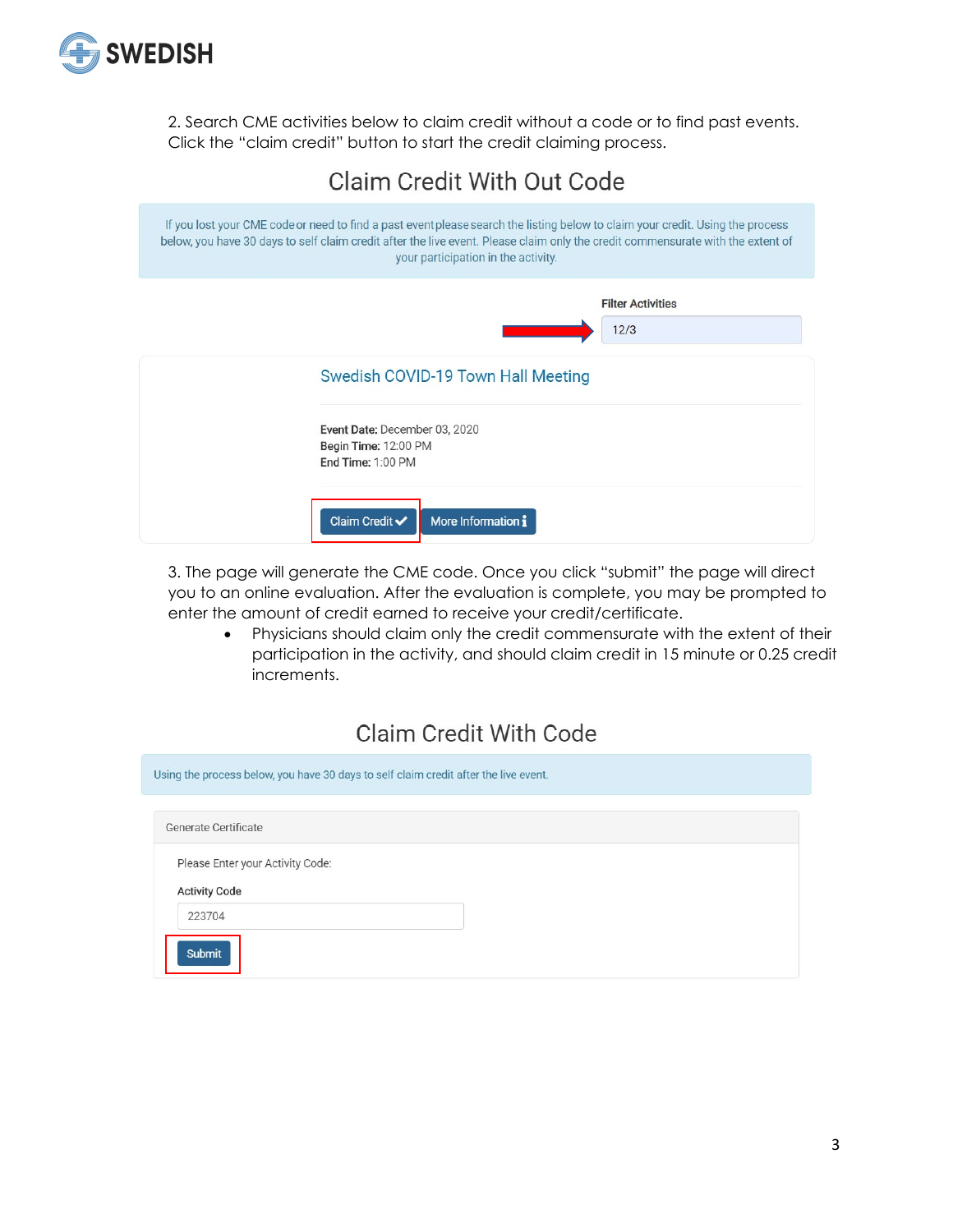

4. Your certificate will populate once you complete the evaluation. This will be recorded in your CME profile – "My Portal".

| Certificate                                                                                              |  |  |  |
|----------------------------------------------------------------------------------------------------------|--|--|--|
| Thank you for participating in an educational activity for at Swedish Medical Center.                    |  |  |  |
| <b>Print Certificate</b>                                                                                 |  |  |  |
|                                                                                                          |  |  |  |
| CONTINUING MEDICAL EDUCATION                                                                             |  |  |  |
| Certificate of Attendance                                                                                |  |  |  |
| Swedish Medical Center certifies that<br>Richelle Edmonds, ARNP<br>has participated in the live activity |  |  |  |
| <b>Swedish COVID-19 Town Hall Meeting</b>                                                                |  |  |  |
| December 03, 2020                                                                                        |  |  |  |

#### **Claiming Credit in your Profile "My Portal":**

1. To claim credit for an activity you are already registered for, go to "My Portal" on the left menu and choose the gray "Claim Credit for my Events" button.